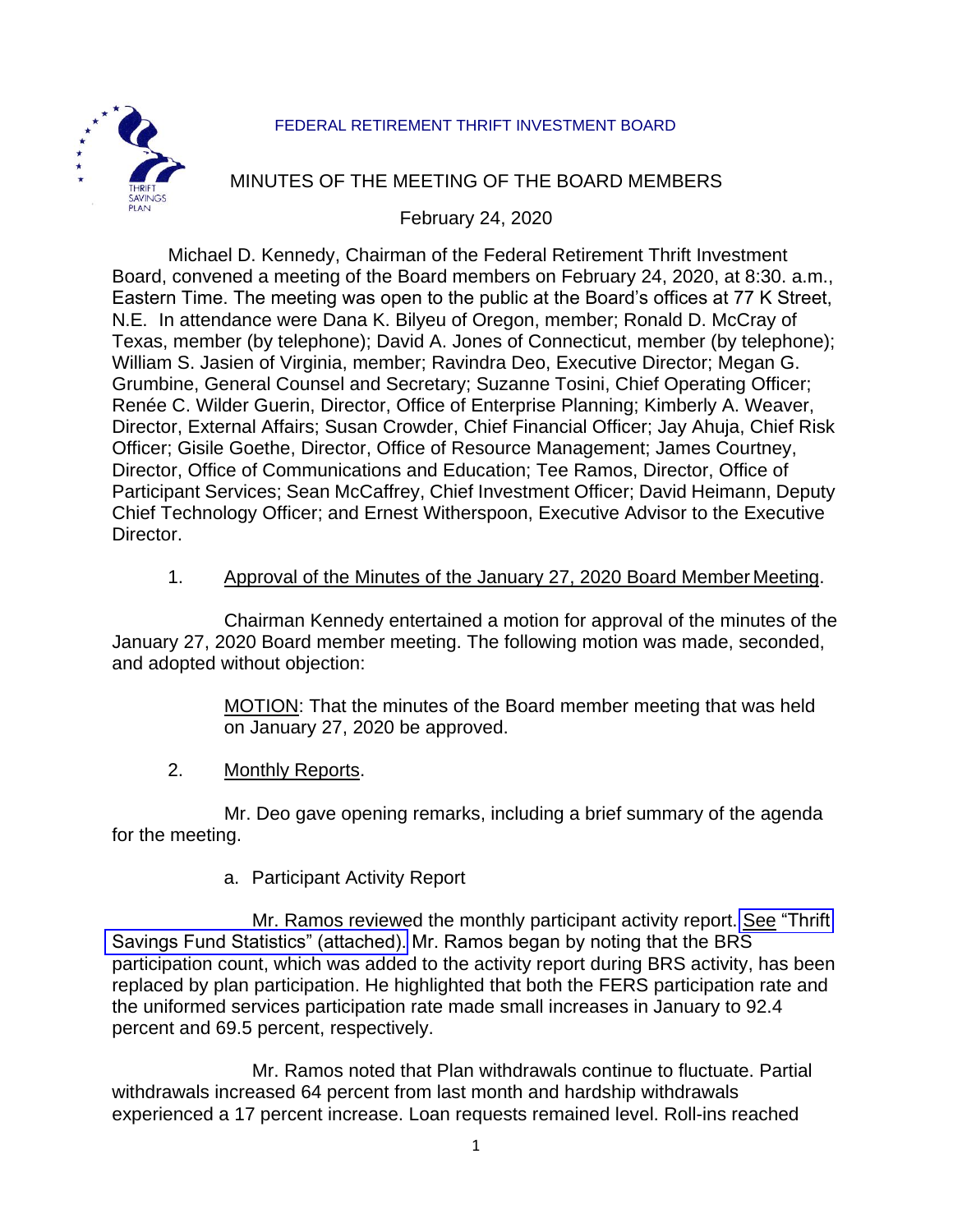record highs for the second straight month—more than 4,000 requests totaling 160.5 million dollars were processed.

b. Monthly Investment Performance Report

Mr. McCaffrey reviewed the monthly investment performance report. [See "January 2020 Performance Review –](https://www.frtib.gov/pdf/minutes/2020/Feb/MM-2020Feb-Att2.pdf) G, F, C, S, I, and L Funds" (attached). Mr. McCaffrey noted that for the month of January, performance for the F and C Funds was in line with indices. Performance for the S Fund was behind the benchmark by six basis points, as a result of futures mistracking and securities sampling. Performance for the I Fund was behind the benchmark by 64 basis points, primarily due to a fair value pricing event on the last trading day of January.

Mr. McCaffrey noted that continued strength in the labor market and the signing of a "phase one" trade agreement inspired optimism in the first weeks of the new year. However, late in the month, fears that the outbreak of a new virus would stifle economic activity helped erase gains in the equity markets. The Plan's stock funds posted losses as a result and a stronger dollar magnified the I Fund's decrease. On the fixed income side, meaningfully lower interest rates helped push the F Fund higher. The L Income Fund climbed very slightly, but the other L Funds finished lower.

For the month of February through Friday's close, the C, S, I, and F Funds are up by 3.62 percent, 4.75 percent, 1.22 percent, and 0.54 percent, respectively.

Mr. McCaffrey provided an update on the multi-asset manager award process wherein the Agency is working to hire two investment managers per Fund. He highlighted that the Agency has completed the procurement process for one of the two asset managers and has hired BlackRock Institutional Trust Company. He noted that work continues with regard to hiring a second manager.

In response to a question from Chairman Kennedy, Mr. McCaffrey noted that Lilian Wan, the Plan's primary coverage person from BlackRock since 2008, has announced her departure from BlackRock. BlackRock has appointed two new individuals, Kim Klenk Howells and Katie Nedl, to the Agency's team. In response to questions from Chairman Kennedy and Member Jasien, Mr. McCaffrey reaffirmed his confidence in BlackRock's ability to effectively serve the Plan and deliver on previously made commitments.

c. Legislative Report

Ms. Weaver noted that the President's budget was released two weeks ago and indicated that she would discuss that, among other things, during her annual office report later in the meeting. In response to a question from Member Jasien, Ms. Weaver stated that she has continued to have various meetings regarding the I Fund legislative proposals and that neither bill has added significant numbers of co-sponsors.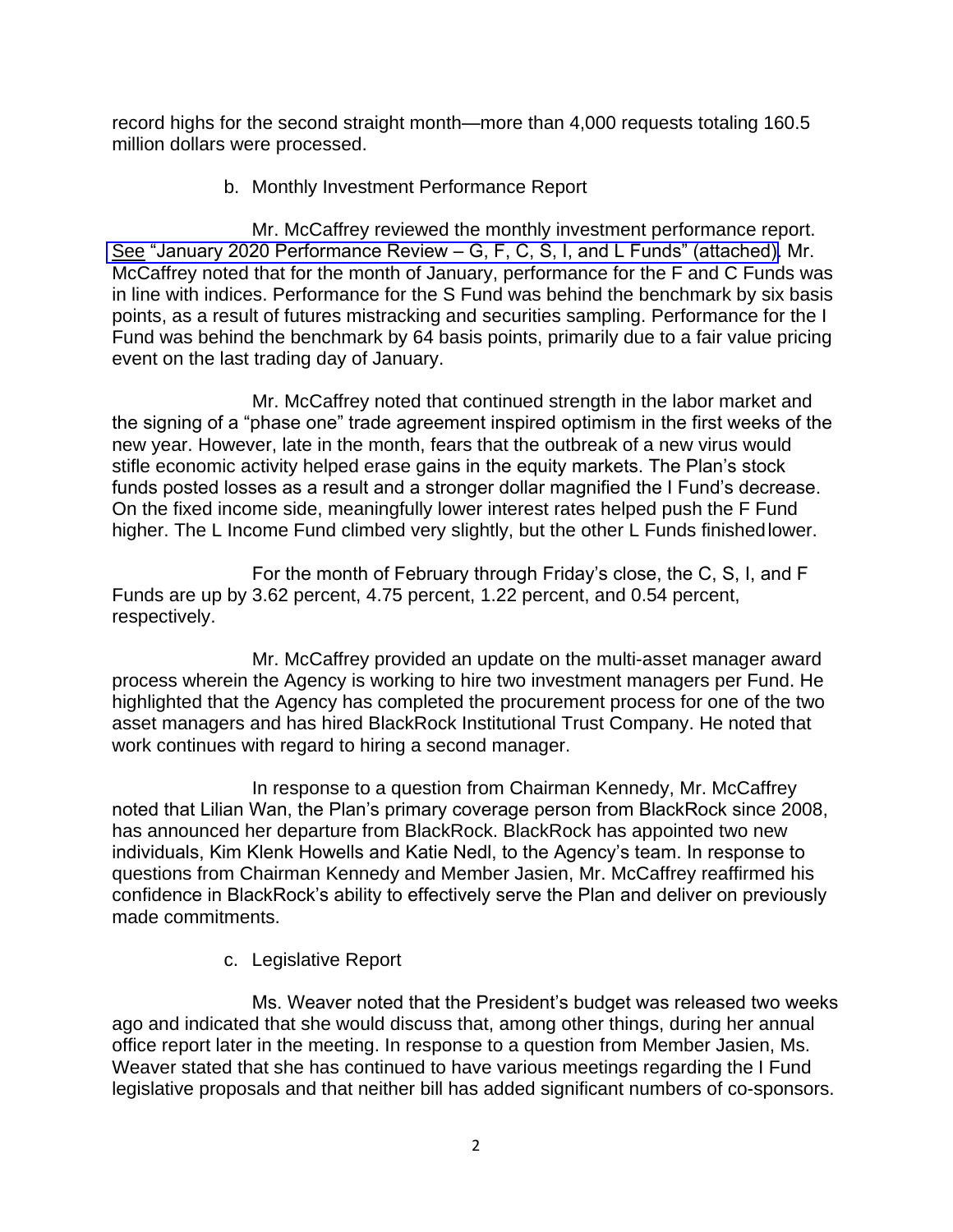# 3. Quarterly Metrics Report.

Mr. Geof Nieboer, Chief of Business Intelligence in the Office of Enterprise Planning, provided an overview of the Agency's performance metrics for the 1st quarter of FY 2020. [See "Performance Measurement Report: 1st Quarter Fiscal Year 2020"](https://www.frtib.gov/pdf/minutes/2020/Feb/MM-2020Feb-Att3.pdf)  [\(attached\).](https://www.frtib.gov/pdf/minutes/2020/Feb/MM-2020Feb-Att3.pdf) Mr. Nieboer noted that the best places to work ranking and employee engagement index, both annual metrics, showed an improvement from the prior year but did not reach the desired threshold.

Mr. Nieboer further noted that the external audit findings closure rate met the minimum required performance level but missed the target by two findings. He indicated, however, that a significant number of closure actions remain in the pipeline and the Agency did not see any systemic concerns in its analysis.

Mr. Nieboer indicated that the FERS full matching contribution rate fell short of the desired target but noted that the results are incrementally higher than the same period last year and remain over 10 percent higher than the industry average. Finally, Mr. Nieboer highlighted that the FERS participation rate metric, which historically has shown a small decrease due to participants ceasing contributions after hitting the IRS contribution limits, actually increased by 0.39 percent from the previous quarter. He attributed this to the fact that participants who take hardship withdrawals are no longer subject to a six-month contribution suspension.

# 4. Office of Executive Affairs Annual Report.

Ms. Weaver presented the Office External Affairs (OEA) Annual Review. [See "Office of External Affairs Annual Review" \(attached\).](https://www.frtib.gov/pdf/minutes/2020/Feb/MM-2020Feb-Att4.pdf) Ms. Weaver stated that OEA handles external communication to Congress, the Employee Thrift Advisory Committee (ETAC), the media, and other federal agencies (most notably, the Government Accountability Office (GAO) and the Office of Management and Budget). The staff includes the director, Ms. Weaver, and a congressional inquiries analyst.

Ms. Weaver reported on the Congressional Oversight Committee changes, noting that nothing has changed on the Senate side from last year. The Senate Committee on Homeland Security and Governmental Affairs has been chaired by Ron Johnson, and the ranking member is Gary Peters. The subcommittee is the Regulatory Affairs and Federal Management Committee, which James Lankford chairs, and the ranking member is Kyrsten Sinema. On the House side, Ms. Weaver indicated that there have been some changes. The House Committee on Oversight and Reform is now chaired by Carolyn Maloney, who replaced Elijah Cummings after his death. The current ranking member is Jim Jordan; however, he will be transferring to the House Judiciary Committee on March 12, 2020 and will be replaced by Mark Meadows. Mark Meadows, who currently is the ranking member for the Subcommittee on Government Operations chaired by Gerry Connolly, will be replaced after his transfer.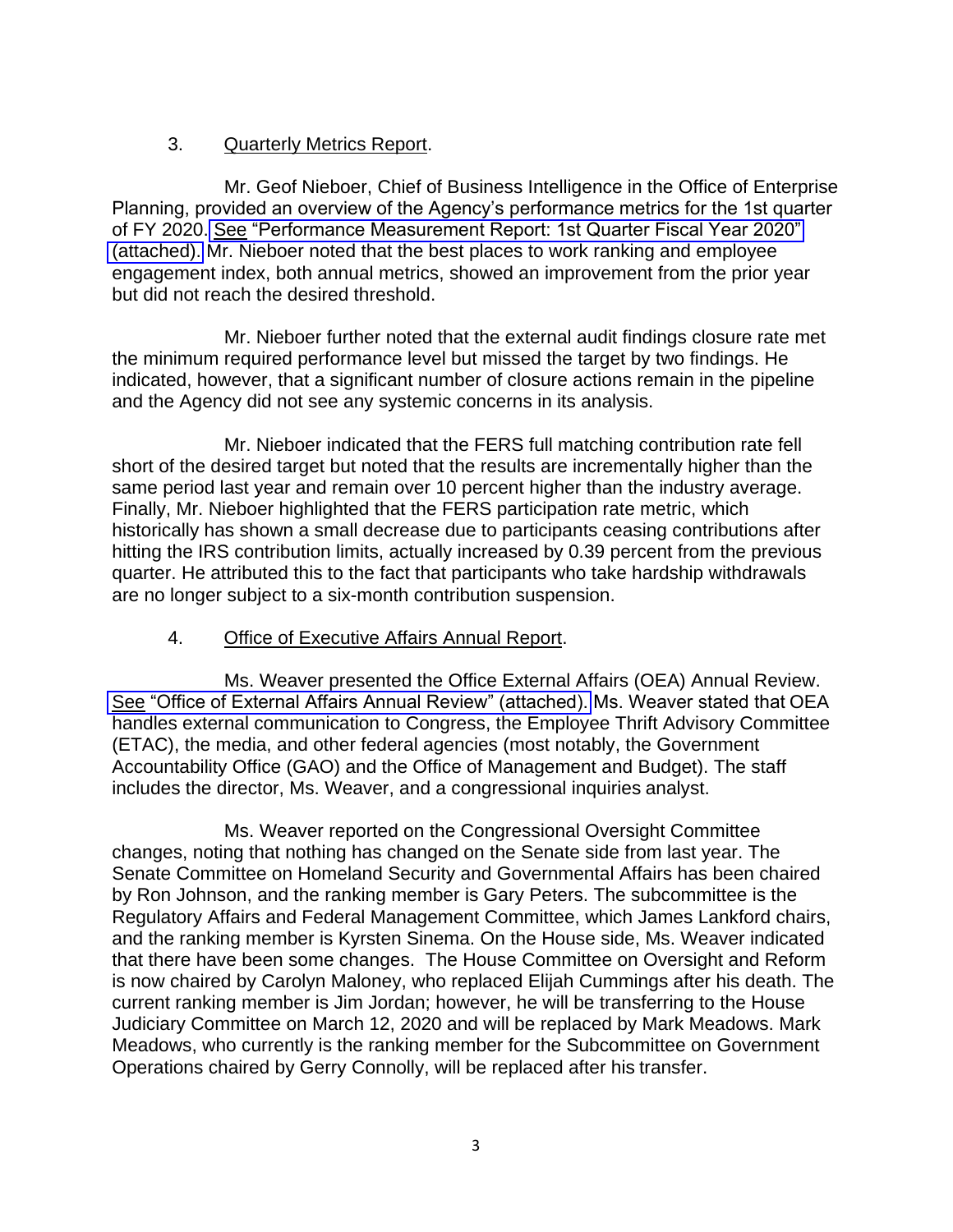Ms. Weaver highlighted that the Agency is both proactive and reactive with respect to legislation, noting that the last piece of legislation the Agency proactively sought related to additional withdrawals, which was implemented in September 2019. She indicated that there are three main categories of legislation the Agency reacts to as it is introduced. First, there are approximately 10 bills limiting the ability of Members of Congress to participate in the FERS defined benefit. One such bill, which passed the Senate in December, would allow a Member to opt out of the FERS defined benefit but continue to participate in the TSP. Ms. Weaver indicated that she does not think this bill will move in the House in 2020.

Second, there are five bills providing TSP participants assistance during a lapse in appropriations. These were introduced in 2019 in response to the prolonged government shutdown but have not passed despite the enthusiasm for them. Ms. Weaver noted that the work done by the Agency to allow certain participants to take out a TSP loan during a prolonged shutdown addressed some of the concern.

Finally, there are four bills that propose adding or limiting TSP Funds. Three bills address the I Fund and one would add a fossil fuel fund to the TSP. Ms. Weaver noted that there has been no appreciable activity on these.

Ms. Weaver discussed the other types of legislation OEA tracks, including bills that affect all agencies, such as Freedom of Information Act (FOIA) changes or parental leave, and bills that set broad policy, such as the SECURE Act or privacy legislation. In particular, the Agency will monitor forthcoming guidance on the SECURE Act provisions regarding monthly income statements (which do not apply to the TSP directly) to determine whether changes to TSP statements should be made.

Ms. Weaver further reported the President's budget proposal was released two weeks prior. The six most notable items that affect federal employees and their retirement are: (1) the reduction of the statutory G Fund interest rate, which has been proposed before, and opposed by the Agency; (2) an increase in employee contributions to the FERS annuity; (3) the elimination of the cost-of-living adjustment for current and future FERS participants; (4) a move from High-3 to High-5 for the annuity calculation; (5) the elimination of the FERS Special Retirement Supplement; and (4) modifications to the government contributions to FEHB premiums. In response to a question from Chairman Kennedy, Ms. Weaver indicated that, in her view, the chance of any of these moving forward is unlikely because of the split in the Houses.

Ms. Weaver noted that OEA is responsible for the ETAC relationship. ETAC consists of 16 Federal, Postal, and uniformed services representatives and advises the Board and the Executive Director on investment policy and the operation of the TSP. In addition, ETAC provides suggestions to the Agency based on feedback from their membership and the Agency proactively shares information on upcoming changes with ETAC. Chairman Kennedy indicated his desire for ETAC to meet with the Executive Director and Chairman of the Board more than once per year and Ms. Weaver indicated that she would arrange this.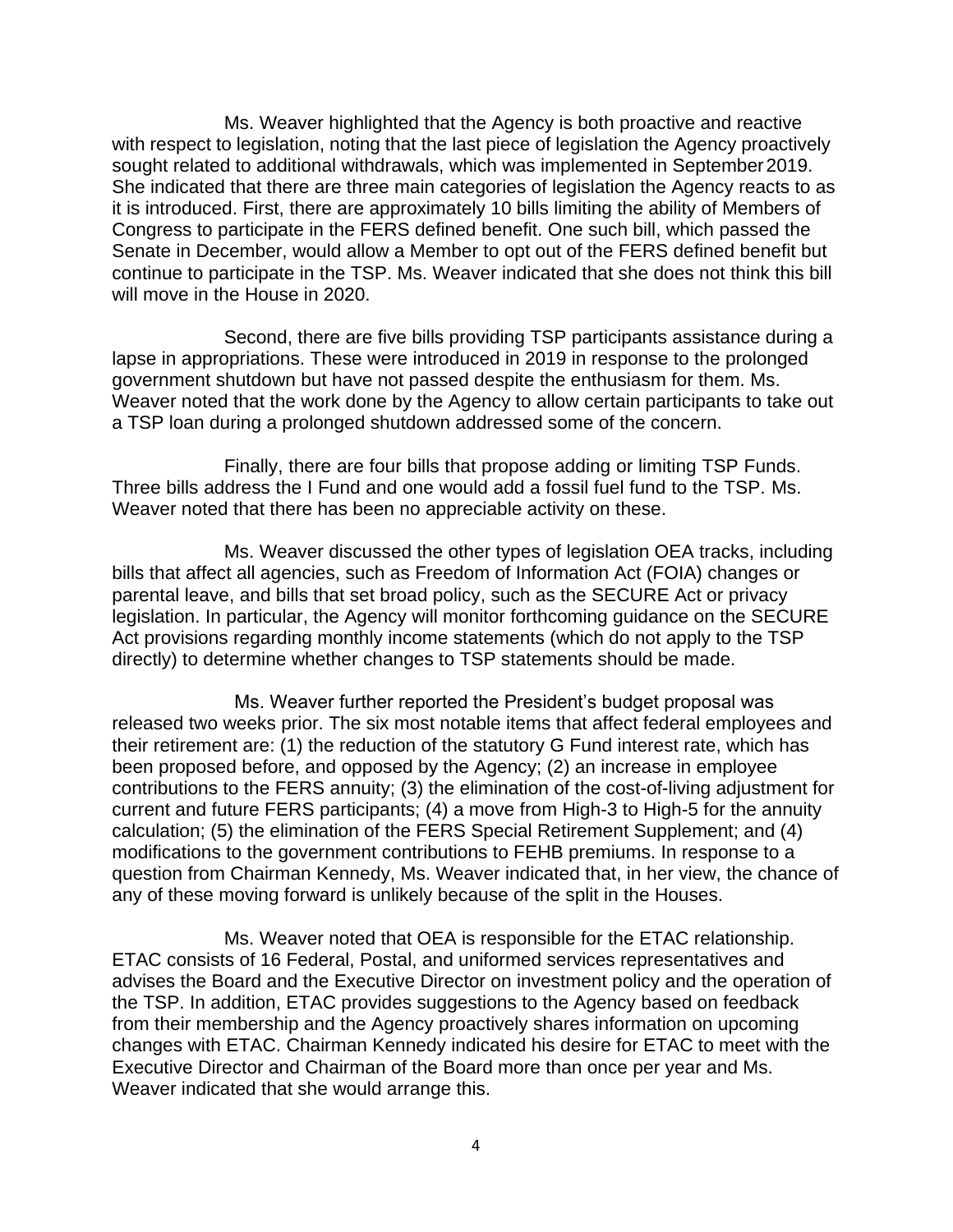Ms. Weaver also noted that she is responsible for interfacing with the media. She is the contact for media at the monthly Board meetings, appears regularly on Government Matters discussing the monthly Board meeting, does occasional radio interviews, responds to inquiries from the press on a wide variety of issues, and issues press releases as needed.

Ms. Weaver concluded her report by stating that the Agency analyzes legislative proposals in terms of whether they are in the sole interest of the participants and beneficiaries.

### 5. Internal Audit Update.

Ms. Barbara Holmes, Chief Audit Executive, presented an internal audit update. [See "Internal Audit Update" \(attached\).](https://www.frtib.gov/pdf/minutes/2020/Feb/MM-2020Feb-Att5.pdf) Ms. Holmes reported on the 2019 internal audits, highlighting that the OMNI Audit Report was issued. She noted that the 2019 OMNI audit was conducted due to the number of non-concurs from the 2018 OMNI audit. The objective and scope were identical to the 2018 audit and yielded one finding. Ms. Holmes indicated that the Agency expects to remediate this finding by August 2020.

#### 6. Federal Information Security Modernization Act (FISMA) Performance Audit.

Ms. Holmes introduced Tony Wang and Edwen Delcid from Williams Adley, the auditors who assisted with the FISMA audit for Fiscal Year 2019. [See](https://www.frtib.gov/pdf/minutes/2020/Feb/MM-2020Feb-Att6.pdf)  ["Williams Adley Federal Retirement Thrift Investment Board Presentation" \(attached\).](https://www.frtib.gov/pdf/minutes/2020/Feb/MM-2020Feb-Att6.pdf)  Mr. Delcid began by thanking the Board for the opportunity to present its results and the Agency's management team for a very successful year. He started his presentation by giving a general overview of the Fiscal Year 2019 audit. Mr. Delcid explained that the overall objective was to determine the effectiveness of the Agency's information security program. A secondary objective was to look at improvements that were made within the Agency's information security program to address prior recommendations. The testing examined both Agency-level and system specific controls. The audit period covered October 1, 2018 through September 30, 2019.

Williams Adley used two tools to measure the effectiveness of the Agency's information security program: the Inspector General (IG) metrics and the IG Maturity Model. Mr. Delcid noted that, in order to move from one level to another in each domain, the Agency would need to address the majority of the requirements of the previous level. In order for an information security program to be considered "effective," each of the eight domains must be at a level 4.

Mr. Delcid indicated that, based on the audit findings, the Agency has not fully developed and implemented an effective, organization-wide information security program due to reoccurring or unresolved issues. However, he highlighted that the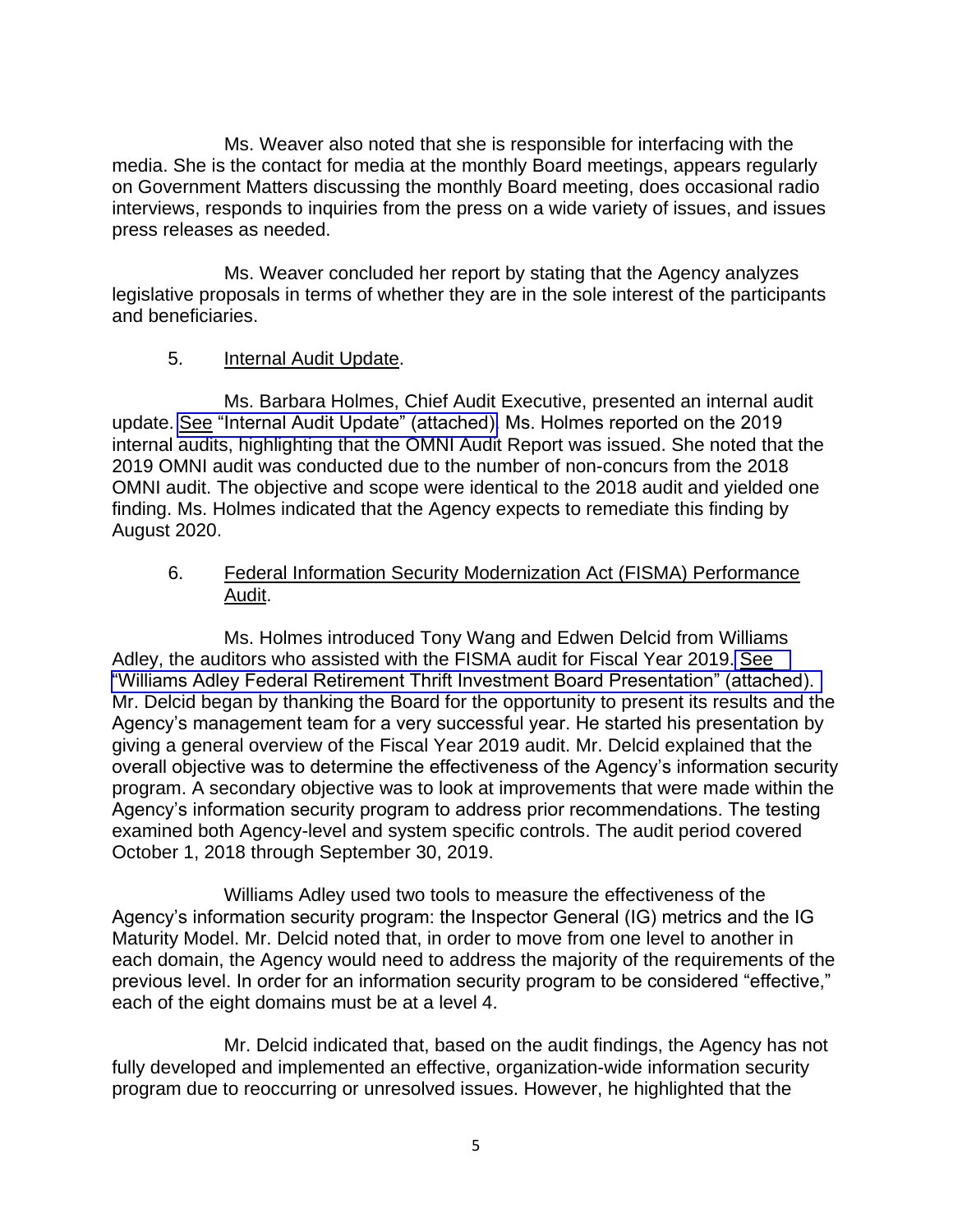Agency made marked improvements to its information security program through the development of strategic and governing documents across the various domains, as well as implementation of control activities that were defined or developed in the previous year. As a result of these actions, the Agency moved from Level 1 (Ad-Hoc) to Level 2 (Defined) in three domains, from Level 2 (Defined) to Level 3 (Consistently Implemented) in three domains, and from Level 1 to Level 3 in one domain.

Williams Adley presented two new recommendations. First, they recommended that the Agency follow documented A&A policies and procedures to support consistent, informed, and timely authorization decisions and ensure security and privacy requirements/controls are implemented to support its enterprise and information security architectures. Second, they recommended that the Agency establish metrics and performance measures to evaluate the effectiveness of information security policies, procedures, and processes to collect data, analyze results, and develop corrective actions.

Mr. Patrick Bevill, Chief Information Security Officer, presented the Agency's response to the Williams Adley FISMA audit report. [See "FRTIB CISO Board](https://www.frtib.gov/pdf/minutes/2020/Feb/MM-2020Feb-Att7.pdf)  [Briefing" \(attached\).](https://www.frtib.gov/pdf/minutes/2020/Feb/MM-2020Feb-Att7.pdf) He began by stating that the Agency accepts the Williams Adley recommendations. By embracing these recommendations, Mr. Bevill noted that the Agency's goal for Fiscal Year 2020 is to be at Level 3 in all eight domains, with the potential for two or three reaching Level 4 (Managed and Measurable). In response to a questions from Member Jasien, Mr. Bevill indicated reaching the Agency's long-term goal of Level 4 in all domains by the end of 2021 is not an unrealistic expectation; however, he indicated that it is difficult to predict with certainty until we see exactly what happens in 2020. He also responded that, for domains in which it makes sense, the Agency will strive to achieve a Level 5 (Optimized).

7. Adjourn.

On a vote taken by the Chairman, the members closed the meeting at 9:47 a.m. for executive session.

At 11:33 a.m. upon completion of the executive session, the members reconvened the open portion of the meeting.

Whereupon, there being no further business, the following motion was made, seconded, and adopted without objection and Chairman Kennedy adjourned the meeting at 11:33 a.m.

MOTION: That this meeting be adjourned.

| MEGAN             | Digitally signed by<br><b>MEGAN GRUMBINE</b> |
|-------------------|----------------------------------------------|
| <b>GRUMBINE</b>   | Date: 2020.04.14<br>14:57:41 -04'00'         |
| Megan G. Grumbine |                                              |
| Secretary         |                                              |